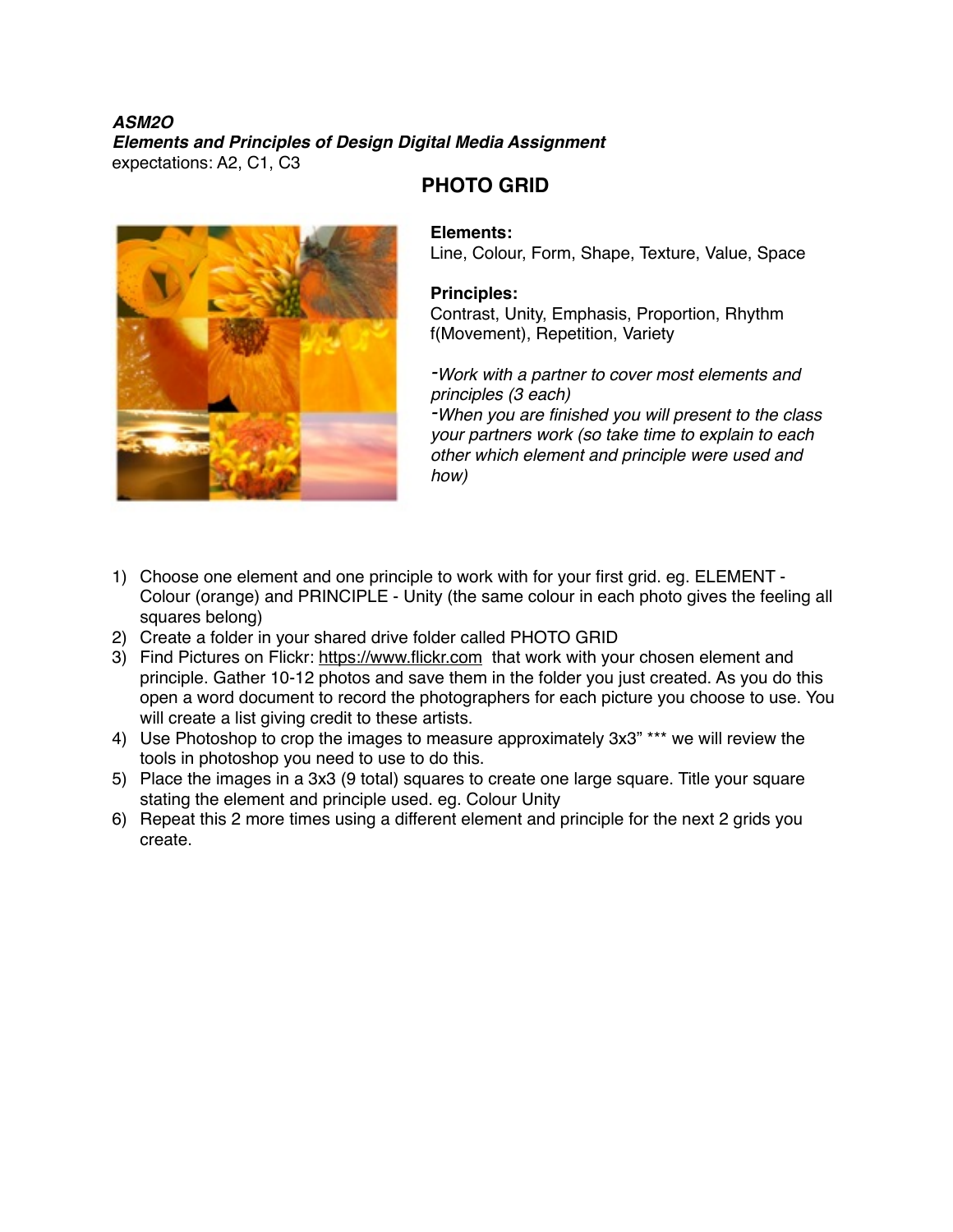## **RUBRIC**

|                                                                                                                                                            | $\overline{\mathsf{R}}$ | 1       | $\overline{c}$ | 3            | $\overline{4}$ |
|------------------------------------------------------------------------------------------------------------------------------------------------------------|-------------------------|---------|----------------|--------------|----------------|
| Knowledge<br>- demonstrates<br>understanding<br>of the<br>definitions of<br>Elements and<br>Principles of<br>design                                        |                         | limited | some           | considerable | thoroughly     |
| <b>Thinking</b><br>- makes<br>interesting<br>choices when<br>combining<br>element and<br>principles                                                        |                         |         |                |              |                |
| Communicatio<br>n<br>- clearly<br>explains the<br>choices they<br>have made and<br>demonstrated<br>in their grids                                          |                         |         |                |              |                |
| <b>Application</b><br>- successfully<br>conveys the<br>element and<br>principle<br>combination in<br>their grid (s)<br>and through<br>their<br>explanation |                         |         |                |              |                |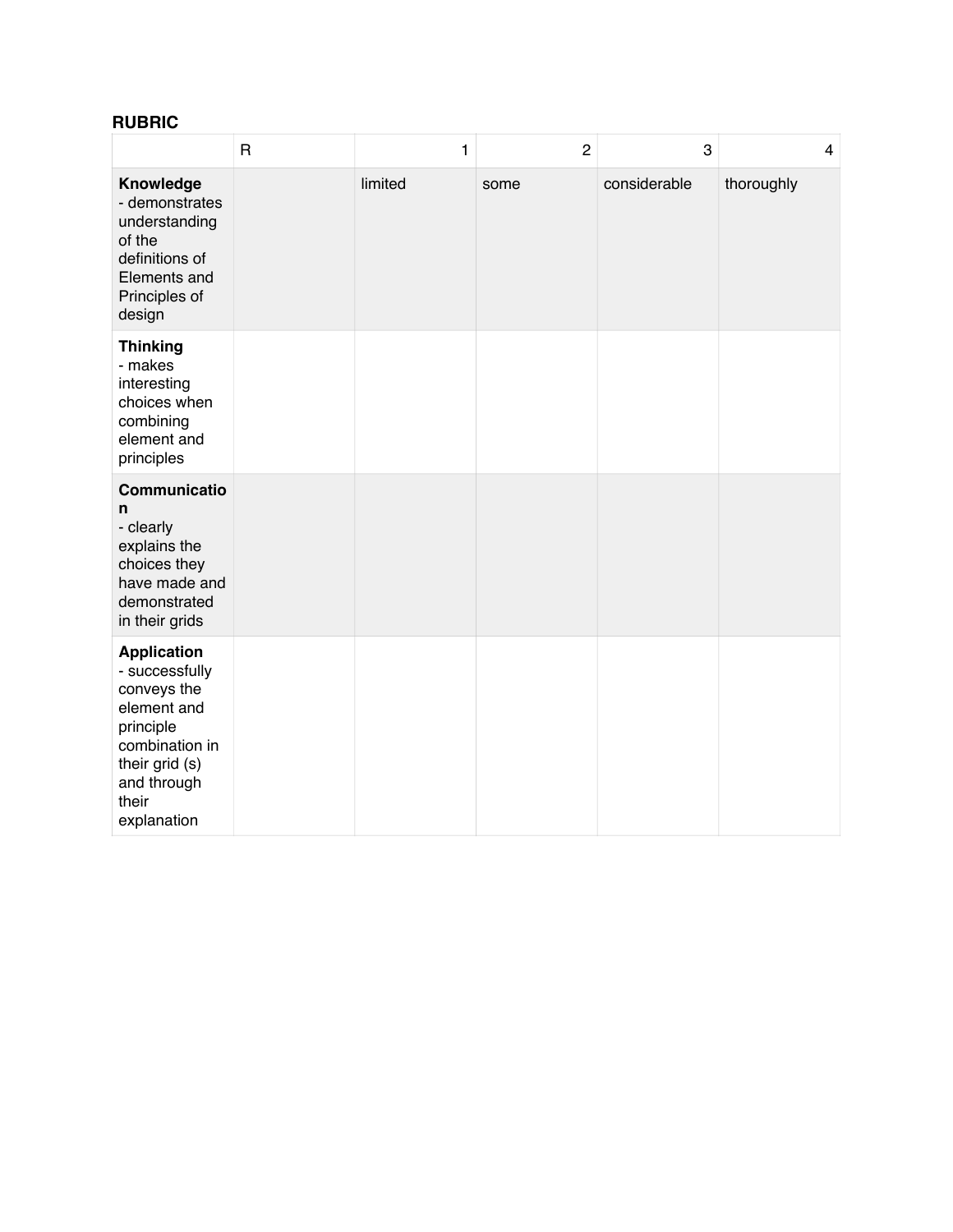#### STEPS IN PHOTOSHOP

\* short keys to know:

| Command<br><b>SHORTCUT</b><br>KEY | Procedure                                                                                                                                                   |
|-----------------------------------|-------------------------------------------------------------------------------------------------------------------------------------------------------------|
| Undo<br>CTRL+Z                    | To reverse your last action, press CTRL+Z.<br>You can reverse more than one action.                                                                         |
| Redo<br>CTRL+Y                    | To reverse your last Undo, press CTRL+Y.<br>You can reverse more than one action that has been undone.<br>You can use Redo command only after Undo command. |

- \* command c copy \* command v paste
- 1) open a photograph file from the elements folder you saved your files in yesterday on your drive.

2) In the layers menu on the right click to duplicate the background copy of the image. (this way you save one version of the image and leave it unedited). Click on the eye beside the first layer to shut it off, and make sure to select layer 2 (background copy) to begin editing.





3) Now we are going to crop the image. Go to the left side tool bar and select the 4th icon from the top on the right side called the cropping tool. when cropping your images consider the edges of the subject you are cropping. Try to avoid awkward cropping where there is little space between the main object and the edge where you decide to cut the image off.

4) Go to the top horizontal menu and select file new. When you open this new file name it "photogrid 1 - element principle" (eg. I used the element colour and the principle unity; SO I would call mine "photogrid 1- colour unity" and change the width and height to 16 inches each.

|                            | New                             |               |  |                      |  |  |
|----------------------------|---------------------------------|---------------|--|----------------------|--|--|
|                            | Names photogrid 1- colour unity |               |  |                      |  |  |
| <b>Prog.</b> Custom        |                                 |               |  | Cancell              |  |  |
|                            | Size: None                      |               |  |                      |  |  |
| <b>South Walter 16</b>     |                                 | <b>Inches</b> |  |                      |  |  |
| Height: 16                 |                                 | <b>Inches</b> |  |                      |  |  |
| Resolution: 350            |                                 | pixels/inch   |  |                      |  |  |
| Color Mode: RCB Color      |                                 |               |  |                      |  |  |
| Background Contents: White |                                 |               |  | Image Size:<br>89.7M |  |  |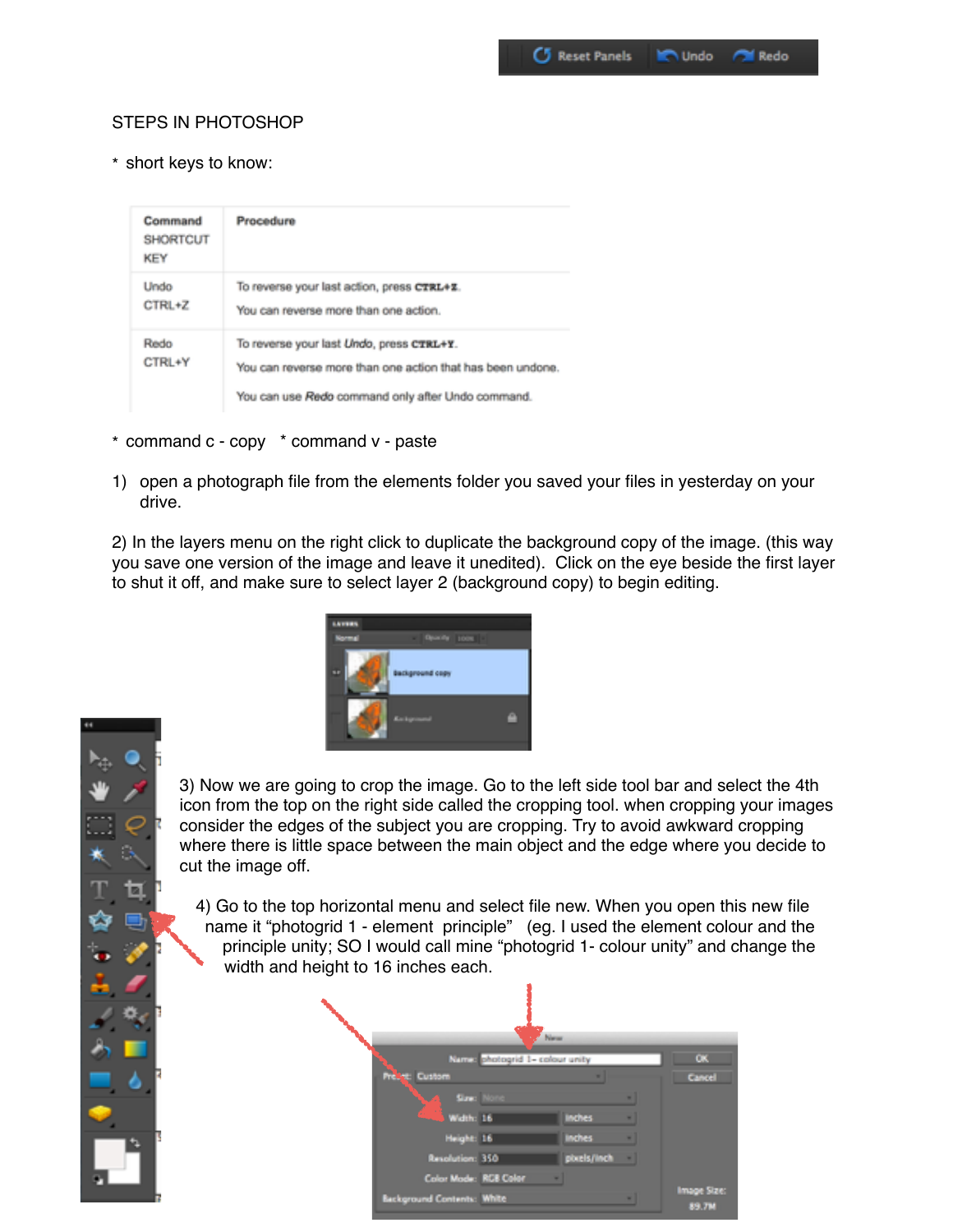A more detailed description of how to use the cropping tool to scale an item.

#### Scale an item

- 1. In the Edit workspace, select the photo, layer, selection, or shape you want to scale.
- 2. Choose Image > Resize > Scale.

Note: If you select a photo that is a Background layer (such as a photo imported from a camera or scanner), you are given the option of turning it into a regular layer so that you can transform it.

- 3. Do any of the following to specify the scale amount:
	- . To maintain the relative proportions (avoiding image distortion) as you scale, select Constrain Proportions, and then drag a corner handle. Alternatively, press Alt (Option in Mac OS) as you drag a corner handle.
	- . To scale only the height or the width, drag a side handle.
	- . Enter a percentage for the Width, Height, or both in the options bar.
- 4. Do one of the following:
	- To apply the transformation, double-click inside the bounding box, click the Commit button or press Enter.
	- To cancel the transformation, click the Cancel button O or press Esc.

5) Now you are going to use guidelines which you can pull from the side and top rulers to create your grid. (just hover over the ruler with the arrow move tool and then drag the guide to where you want). We are creating a 3 x 3 square grid ( 9 squares total). So drag the guides out every 2" across the width and then the length.

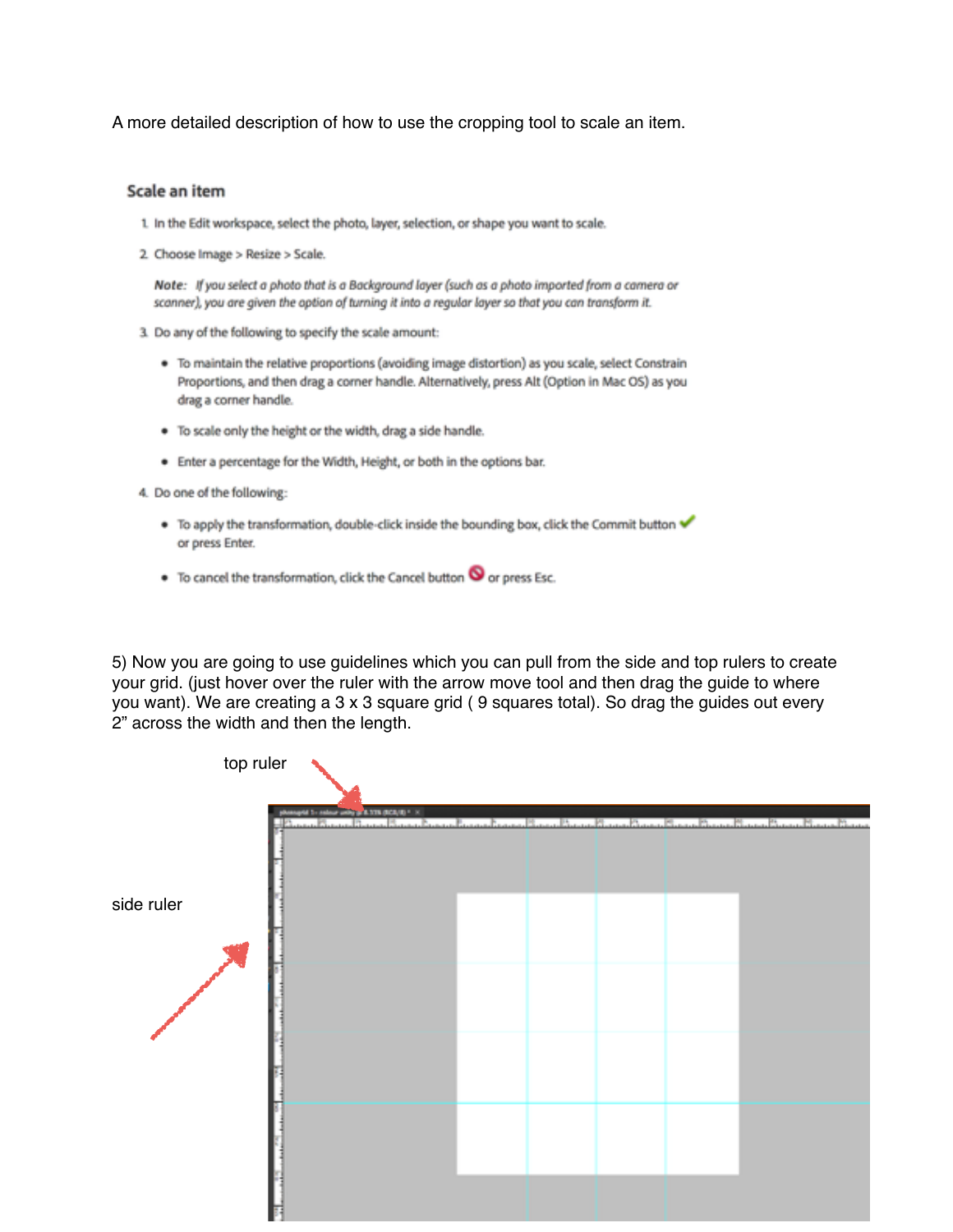6) Go back to the first file you opened (one of your element images) now that you have cropped it (using constraints so that it is square) we are going to select it, and copy it, and then paste it into the grid you just created. Use the Rectangle marquee to select the part of your



Repeat this step 8 x so that you get each of your images (which you have to open separately and first crop) then use the rectangle marquee to select, copy and paste them into your grid file. After you have pasted the image into your grid, you can go back to the image you had open and close it, no need to save it.

7) Finally, you will have to name your grid at the bottom. Use the text tool to label your photo grid the element you chose and the principle: eg. "COLOUR UNITY" is what I used.

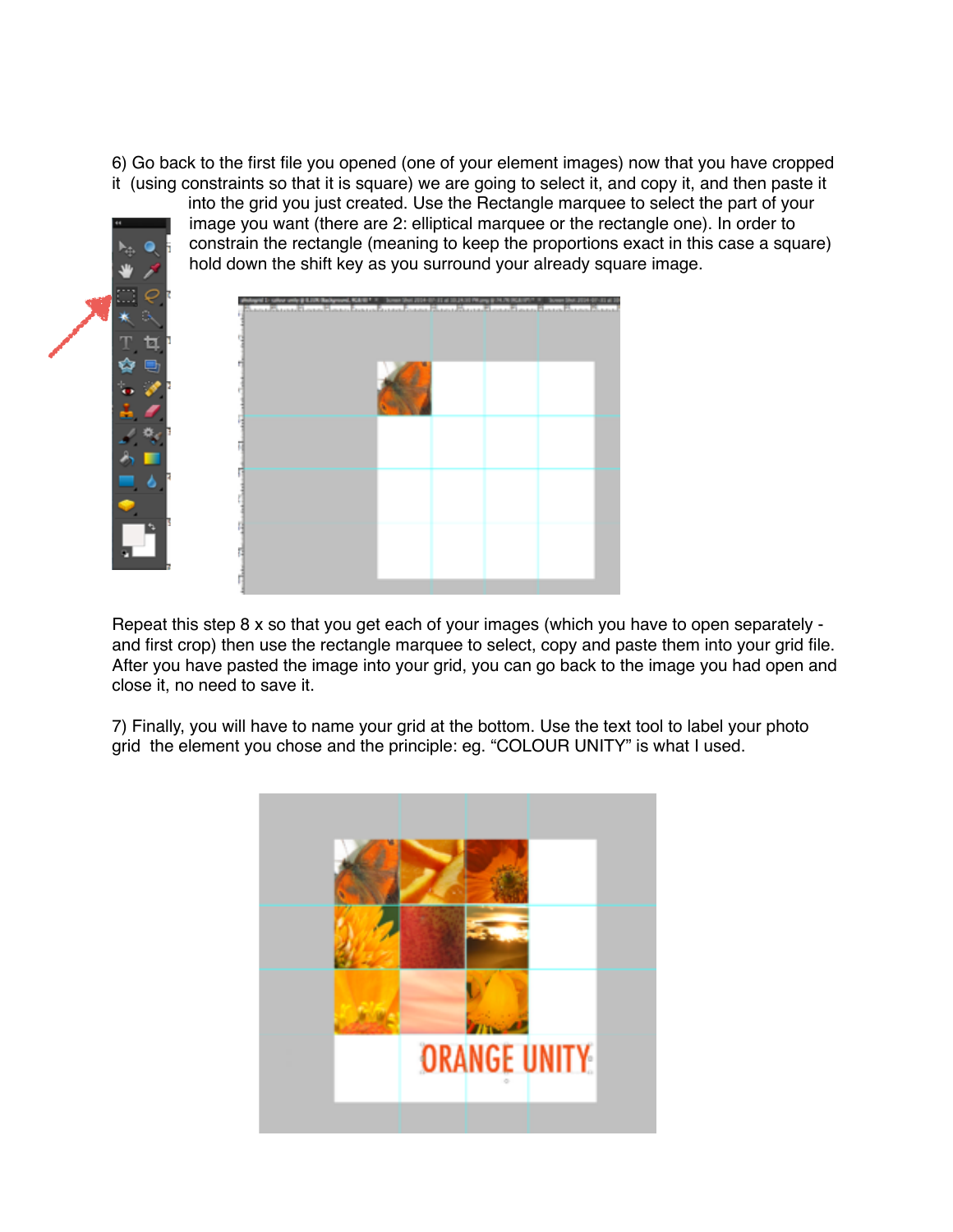

- **\* you are going to create 3 grids** (for each of the elements you chose, pick one of the principles that you think could work with the images you gathered) - eg. you may have gathered coloured photos, but they may not all be one colour, so the principle you could choose would be Variety.
- **\*** there will likely be more than one principle which could be tied to your photo grid when it is finished. Think about how you have arranged the squares, you can always move them around. This will allow you to change the overall composition to demonstrate one of the principles and you will need to explain why you picked the principle you did.
- **\* save** each of your grids as a PDF file (photogrid 1- colour unity, photo grid 2, photo grid 3) into your personal drive space in a new folder called photo grids.
- **\* email** your PDF file as an attachment to **[jennmeze@fc.amdsb.ca](mailto:jennmeze@fc.amdsb.ca)** and save a copy of each PDF to the shared space - room 174 - mezei folder